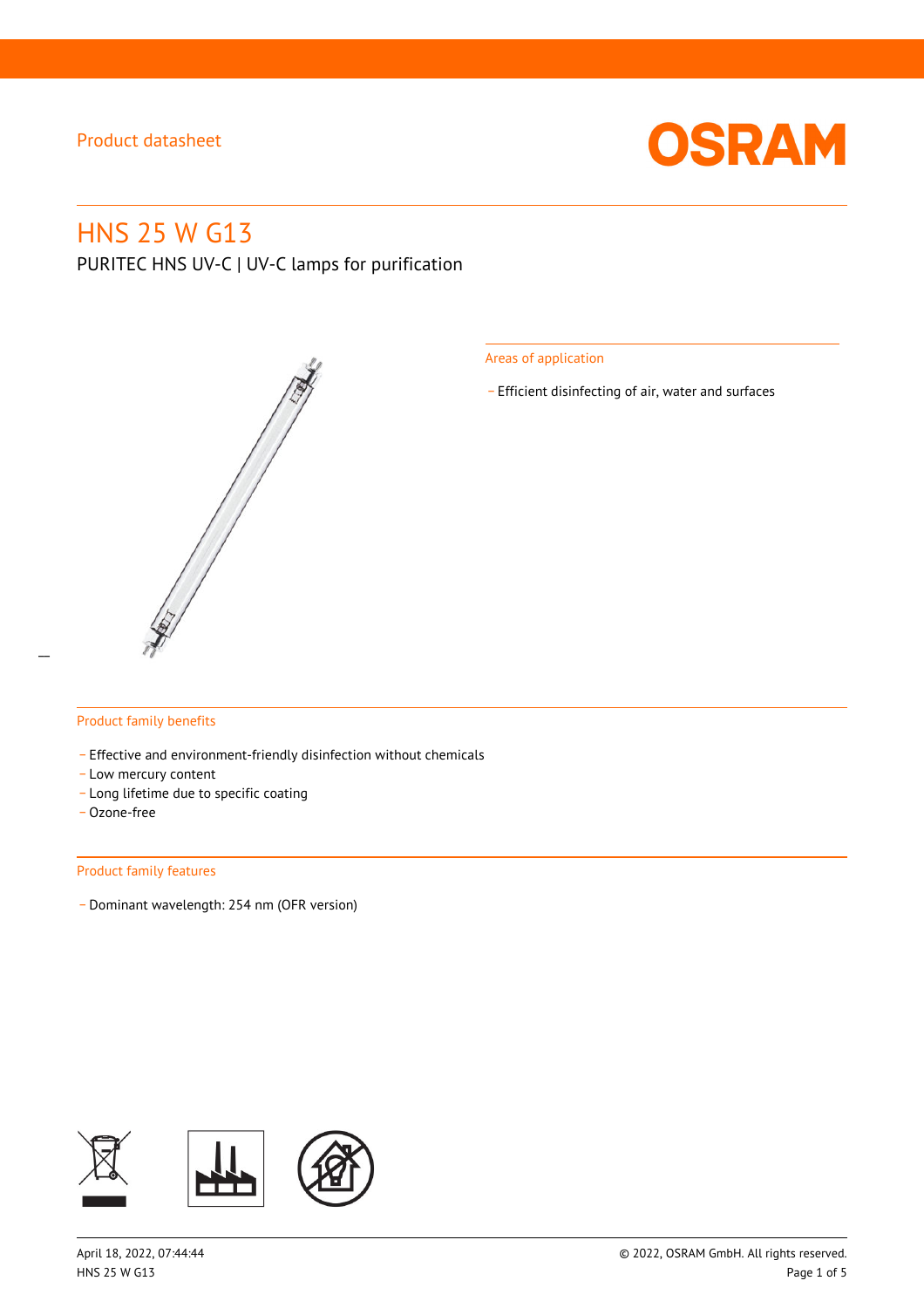### Technical data

### **Product information**

| Order reference | 25W G13<br><b>HNS 25</b> |  |
|-----------------|--------------------------|--|
|                 |                          |  |

### **Electrical data**

| Nominal voltage             | 46.0 V  |
|-----------------------------|---------|
| Lamp voltage                | 46 V    |
| <b>Construction voltage</b> | 46.00 V |
| <b>Nominal current</b>      | 0.6A    |
| Lamp current                | 0.6A    |
| <b>Nominal wattage</b>      | 25,00 W |

### **Photometrical data**

| <b>Luminous intensity</b>      | 7800 cd |
|--------------------------------|---------|
| Radiated power 200280 nm (UVC) | 6.9 W   |

### **Dimensions & weight**



| <b>Diameter</b>                    | 26.0 mm  |
|------------------------------------|----------|
| Length                             | 438.0 mm |
| Lifespan                           |          |
| Lifespan                           | 9000 h   |
| <b>Additional product data</b>     |          |
| <b>Base (standard designation)</b> | G13      |
| <b>Capabilities</b>                |          |
| <b>Burning position</b>            | Any      |

 $\overline{a}$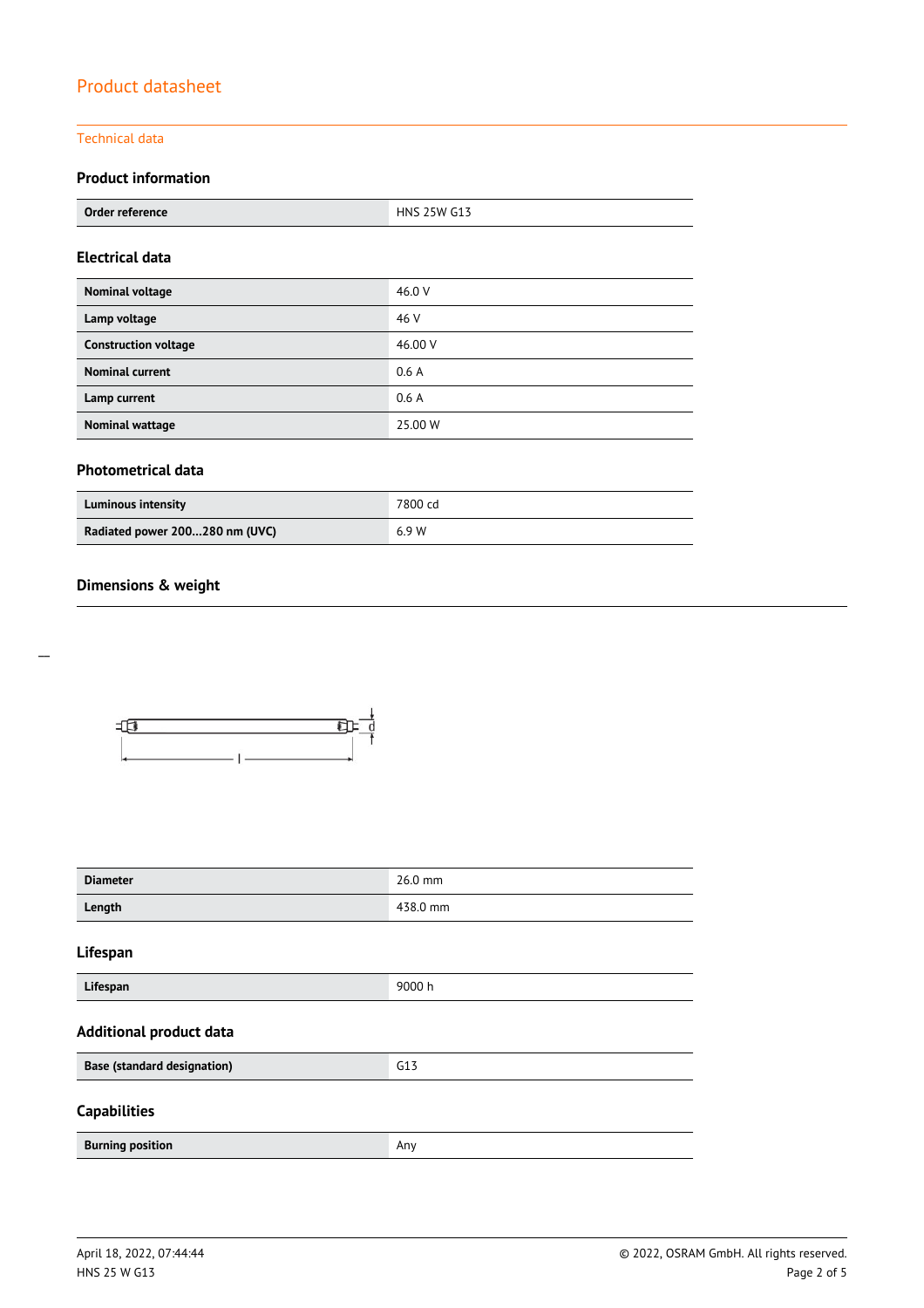### **Country specific categorizations**

**Order reference HNS 25W G13** 

### **Environmental information**

### **Information according Art. 33 of EU Regulation (EC) 1907/2006 (REACh)**

| Date of Declaration               | 19-01-2022                                                                                            |  |
|-----------------------------------|-------------------------------------------------------------------------------------------------------|--|
| <b>Primary Article Identifier</b> | 4008321398857   4052899083905   4052899083851<br>  4052899469594                                      |  |
| Candidate List Substance 1        | Lead                                                                                                  |  |
| CAS No. of substance 1            | 7439-92-1                                                                                             |  |
| <b>Safe Use Instruction</b>       | The identification of the Candidate List substance is<br>sufficient to allow safe use of the article. |  |
| Declaration No. in SCIP database  | 3CB04848-4B74-46D0-82B1-A9394E516B8Fll<br>F32B7393-DBC6-4441-A23B-004AF3B9F4F3                        |  |

### Country specific information

| <b>Product code</b> | <b>METEL-Code</b>        | SEG-No. | <b>STK</b> number | UK Org                   |
|---------------------|--------------------------|---------|-------------------|--------------------------|
| 4008321398857       | -                        | -       | 4834804           | $\overline{\phantom{a}}$ |
| 4008321398857       | $\overline{\phantom{a}}$ | ۰       | 4834804           | $\overline{\phantom{a}}$ |
| 4008321398871       | -                        | -       | 4834804           | -                        |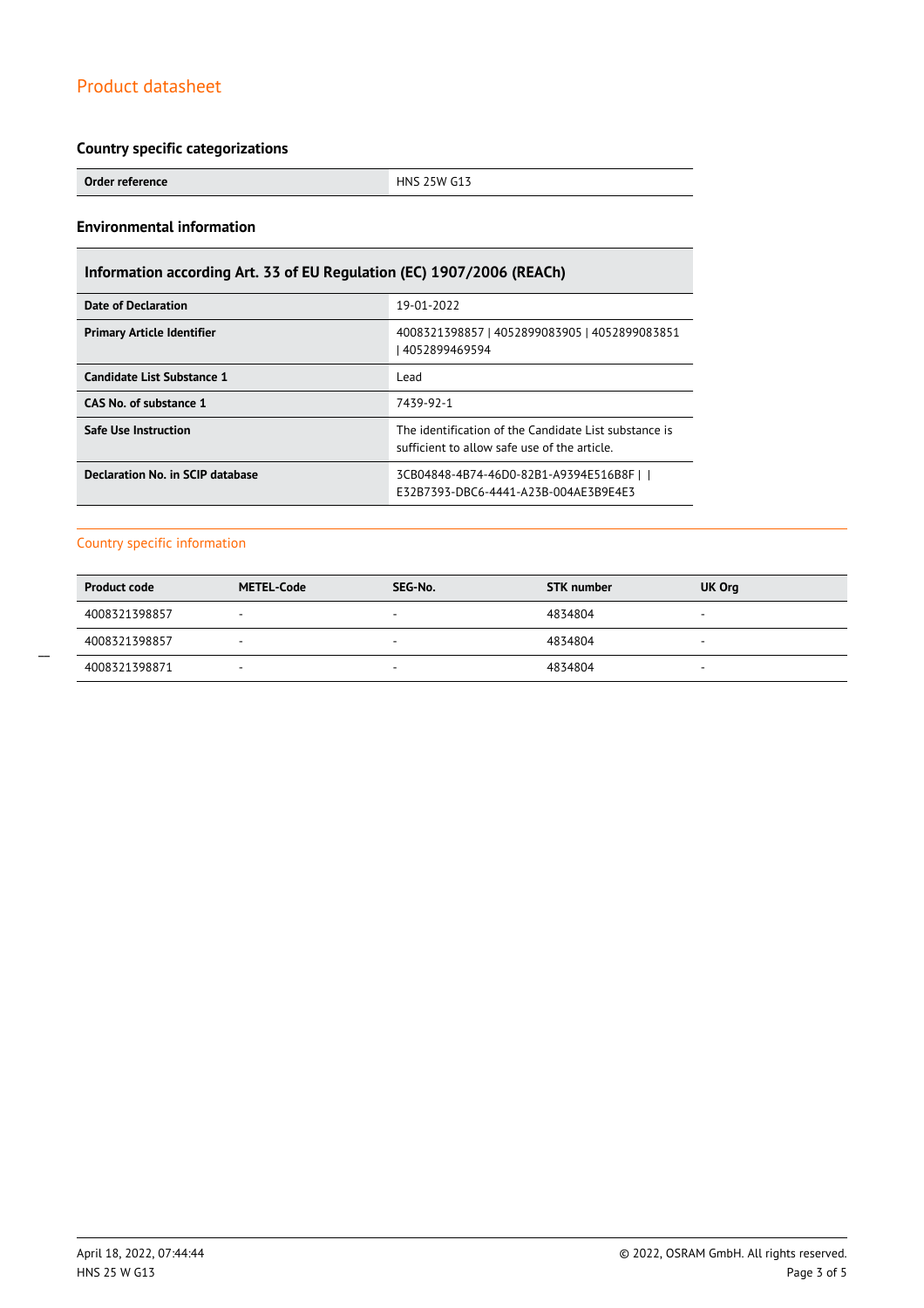# HNS 25 W G13

PURITEC HNS UV-C | UV-C lamps for purification

| <b>Product name</b> | <b>Product name ECG</b> | <b>EAN</b>    |
|---------------------|-------------------------|---------------|
| HNS 25 W G13        | OTP5 1x80               | 4008321329059 |